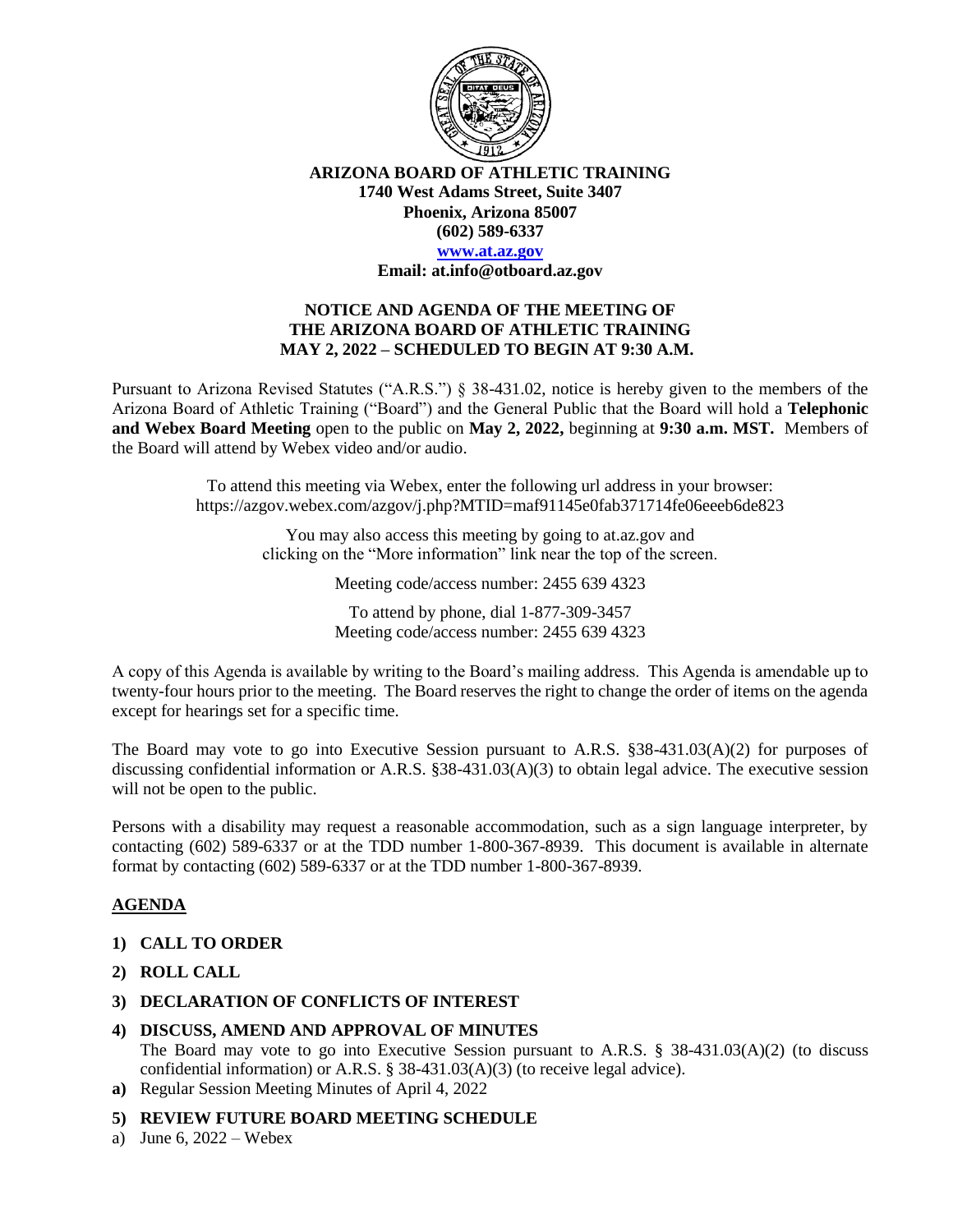Athletic Training Board Meeting Agenda May 2, 2022

- b) July 11, 2022 In-Person
- c) August 1,  $2022 -$  Webex
- **6) REVIEW, DISCUSSION, AND POSSIBLE ACTION - COMPLAINTS, HEARINGS, INVESTIGATIONS AND COMPLIANCE**

The Board may vote to go into Executive Session pursuant to A.R.S. § 38-431.03(A)(2) (to discuss confidential information) or A.R.S. § 38-431.03(A)(3) (to receive legal advice).

- a) Review, Discussion, and Possible Action of Whether or Not to Open a Complaint None
- b) Initial Review, Discussion, and Possible Action On Complaint None
- **7) CONSENT AGENDA: REVIEW, CONSIDERATION, AND POSSIBLE ACTION ON APPLICATIONS FOR LICENSURE APPROVED BY EXECUTIVE DIRECTOR**

The Board may vote to go into Executive Session pursuant to A.R.S. § 38-431.03(A)(2) (to discuss confidential information) or A.R.S. § 38-431.03(A)(3) (to receive legal advice). The consent agenda items may be considered for ratification as a single action unless a Board Member removes the item for review at the current meeting or a future meeting.

| License:      | <b>Applicant Last</b> | <b>Applicant First</b> | <b>Effective</b> | <b>Expiration</b> |
|---------------|-----------------------|------------------------|------------------|-------------------|
| <b>Number</b> | <b>Name</b>           | <b>Name</b>            | <b>Date</b>      | <b>Date</b>       |
| ATR-000947    | <b>Barlow</b>         | Cassandra              | 7/11/2022        | 7/10/2023         |
| ATR-001589    | <b>Bennett</b>        | Taylor                 | 5/1/2022         | 4/30/2023         |
| ATR-001187    | Connolly              | Allison                | 5/2/2022         | 5/1/2023          |
| ATR-009125    | Daffinrud             | Daniel                 | 4/27/2022        | 4/26/2023         |
| ATR-009308    | DiPietro              | Donavin                | 6/2/2022         | 6/1/2023          |
| ATR-001485    | Edwards               | James                  | 6/6/2022         | 6/5/2023          |
| ATR-009405    | Garcia                | Elizabeth              | 4/27/2022        | 4/26/2023         |
| ATR-001526    | Goodrich              | Austin                 | 5/20/2022        | 5/19/2023         |
| ATR-009198    | Gore                  | Lisa                   | 6/3/2022         | 6/2/2023          |
| ATR-001591    | Grimes                | Rachel                 | 5/1/2022         | 4/30/2023         |
| ATR-001588    | Grosh                 | Gavin                  | 4/3/2022         | 4/2/2023          |
| ATR-009066    | Harnell               | Claire                 | 6/12/2022        | 6/11/2023         |
| ATR-000459    | Hassler               | Jeremy                 | 4/2/2022         | 4/1/2023          |
| ATR-009406    | Hauser                | Andrew                 | 4/27/2022        | 4/26/2023         |
| ATR-009407    | Heisner               | Marcus                 | 4/27/2022        | 4/26/2023         |
| ATR-008981    | Holland               | Kyrah                  | 4/26/2022        | 4/25/2023         |
| ATR-009294    | lannotta              | Rebecca                | 4/11/2022        | 4/10/2023         |
| ATR-000468    | Jankowski             | Jeffrey                | 5/2/2022         | 5/1/2023          |
| ATR-000545    | Jessee                | April                  | 5/2/2022         | 5/1/2023          |
| ATR-000415    | Johnson               | Lauren                 | 5/2/2022         | 5/1/2023          |
| ATR-000725    | Johnson               | Emily                  | 5/2/2022         | 5/1/2023          |
| ATR-000095    | Keuter                | Gregory                | 6/2/2022         | 6/1/2023          |
| ATR-000245    | Kokoskie              | Justin                 | 6/2/2022         | 6/1/2023          |
| ATR-000876    | Lee                   | Whitney                | 6/2/2022         | 6/1/2023          |
| ATR-000057    | Lessner               | Christopher            | 6/2/2022         | 6/1/2023          |

a) (41) Initial, Renewal/Reinstatement Applications